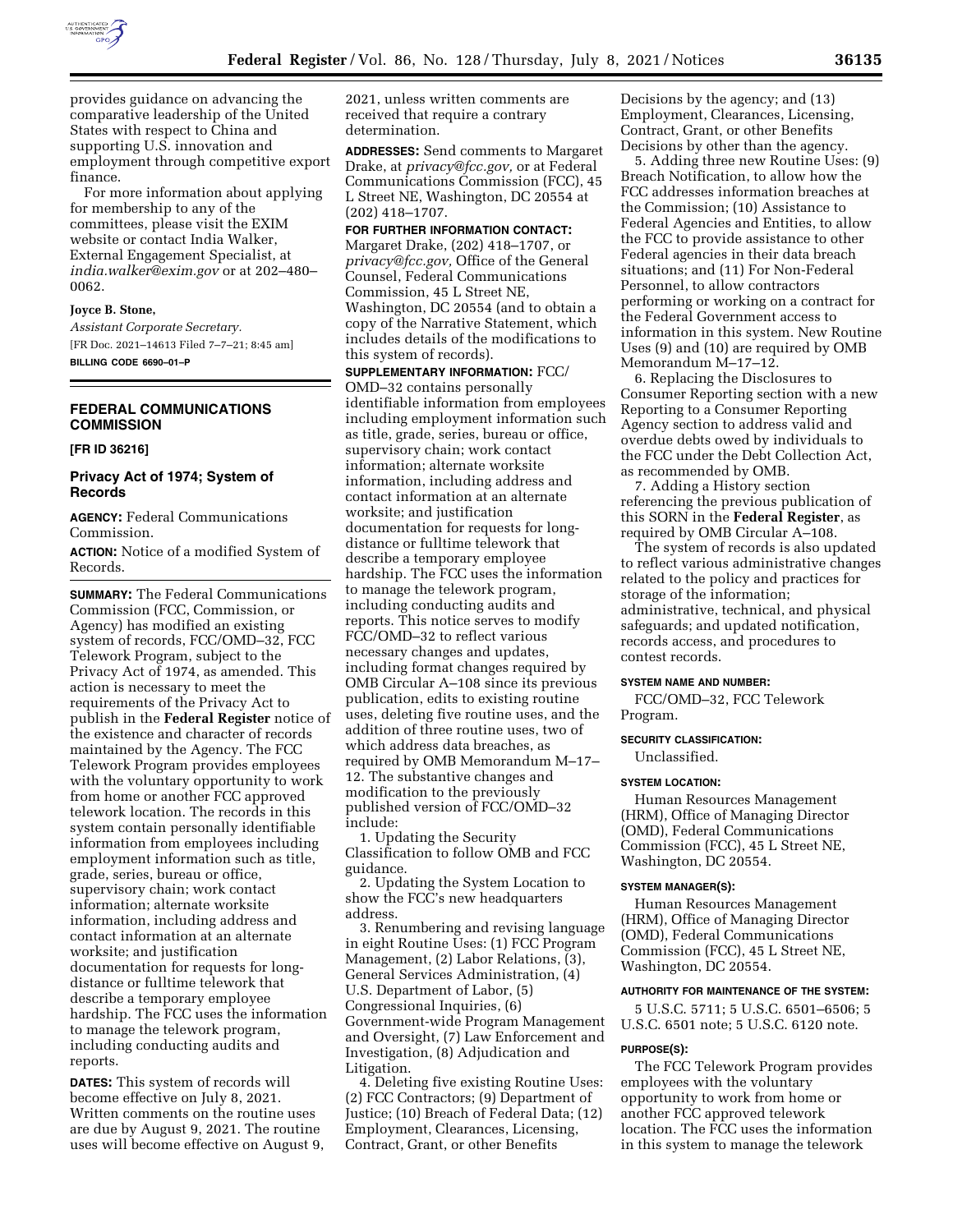program, including conducting and audits and reports.

### **CATEGORIES OF INDIVIDUALS COVERED BY THE SYSTEM:**

Current and former Federal Communications Commission (FCC) staff, including employees and interns.

### **CATEGORIES OF RECORDS IN THE SYSTEM:**

The records in this system contain personally identifiable information from employees including employment information such as title, grade, series, bureau or office, supervisory chain; work contact information; alternate worksite information, including address and contact information at an alternate worksite; and justification documentation for requests for longdistance or fulltime telework that describe a temporary employee hardship.

#### **RECORD SOURCE CATEGORIES:**

This system of records includes information provided by an individual on whom the record is maintained, and supervisors and managers.

#### **ROUTINE USES OF RECORDS MAINTAINED IN THE SYSTEM, INCLUDING CATEGORIES OF USERS AND THE PURPOSES OF SUCH USE:**

In addition to those disclosures generally permitted under 5 U.S.C. 552a(b) of the Privacy Act, all or a portion of the records or information contained in this system may be disclosed to authorized entities, as is determined to be relevant and necessary, outside the FCC as a routine use pursuant to 5 U.S.C. 552a(b)(3) as follows:

1. FCC Program Management—To FCC's HRM and supervisory staff as part of their duties associated with the management and operation of the FCC Telework Program. This information may be used to conduct audits, evaluations, and/or investigations of the telework program to prevent waste, fraud, and abuse; ensure compliance with program and FCC policies and procedures; and inform future program development and implementation. This information may be shared with the Office of Inspector General (OIG).

2. Labor Relations—To officials of labor organizations recognized under 5 U.S.C. Chapter 71 consistent with provisions in an effective collective bargaining agreement or upon receipt of a formal request and in accord with the conditions of 5 U.S.C. 7114 when relevant and necessary to their duties of exclusive representation concerning personnel policies, practices, and matters affecting working conditions.

3. General Services Administration (GSA)—To GSA when FCC employees

use a GSA approved alternate worksite for purposes such as security regulations, facilities management (including facility space allocation and management requirements, staffing requirements, and related work-space arrangements), and/or other GSA function(s); or when an emergency at the FCC headquarters and/or FCC facilities requires FCC employees to relocate to a GSA approved alternate worksite(s).

4. U.S. Department of Labor—To the U.S. Department of Labor (DOL) for telework labor management issues, including worker's compensation and workplace safety issues.

5. Congressional Inquiries—To provide information to a Congressional office from the record of an individual in response to an inquiry from that Congressional office made at the written request of that individual.

6. Government-wide Program Management and Oversight—To disclose information to the Department of Justice (DOJ) to obtain that department's advice regarding disclosure obligations under the Freedom of Information Act (FOIA); to the Office of Management and Budget (OMB) to obtain that office's advice regarding obligations under the Privacy Act; or to the Office of Personnel Management for its government-wide oversight of telework.

7. Law Enforcement and Investigation—To disclose pertinent information to the appropriate Federal, State, local, or tribal agency responsible for investigating, prosecuting, enforcing, or implementing a statute, rule, regulation, or order, where the FCC becomes aware of an indication of a violation or potential violation of civil or criminal law or regulation.

8. Adjudication and Litigation—To disclose information to the Department of Justice (DOJ), or to other administrative or adjudicative bodies before which the FCC is authorized to appear, when: (a) The FCC or any component thereof; (b) any employee of the FCC in his or her official capacity; (c) any employee of the FCC in his or her individual capacity where the DOJ or the FCC have agreed to represent the employee; or (d) the United States is a party to litigation or has an interest in such litigation, and the use of such records by the DOJ or the FCC is deemed by the FCC to be relevant and necessary to the litigation.

9. Breach Notification—To appropriate agencies, entities, and persons when: (a) The Commission suspects or has confirmed that there has been a breach of data maintained in the system of records; (b) the Commission

has determined that as a result of the suspected or confirmed breach there is a risk of harm to individuals, the Commission (including its information systems, programs, and operations), the Federal Government, or national security; and (c) the disclosure made to such agencies, entities, and persons is reasonably necessary to assist in connection with the Commission's efforts to respond to the suspected or confirmed breach or to prevent, minimize, or remedy such harm.

10. Assistance to Federal Agencies and Entities—To another Federal agency or Federal entity, when the Commission determines that information from this system is reasonably necessary to assist the recipient agency or entity in: (a) Responding to a suspected or confirmed breach or (b) preventing, minimizing, or remedying the risk of harm to individuals, the recipient agency or entity (including its information systems, programs, and operations), the Federal Government, or national security, resulting from a suspected or confirmed breach.

11. For Non-Federal Personnel—To disclose information to non-Federal personnel, *i.e.,* contractors, performing or working on a contract in connection with human resources management and/or IT services for the Federal Government, who may require access to this system of records.

#### **REPORTING TO A CONSUMER REPORTING AGENCIES:**

In addition to the routine uses cited above, the Commission may share information from this system of records with a consumer reporting agency regarding an individual who has not paid a valid and overdue debt owed to the Commission, following the procedures set out in the Debt Collection Act, 31 U.S.C. 3711(e).

#### **POLICIES AND PRACTICES FOR STORAGE OF RECORDS:**

The information pertaining to the FCC Telework Program includes electronic records, files, and data and paper documents, records, and files. HRM manage these electronic data and paper document files:

1. The electronic data will be stored in the computer files housed in the FCC's computer network.

2. The paper records are scanned and uploaded to the electronic system before being destroyed.

### **POLICIES AND PRACTICES FOR RETRIEVAL OF RECORDS:**

The records may be retrieved by various identifiers, including the individual's name or bureau or office.